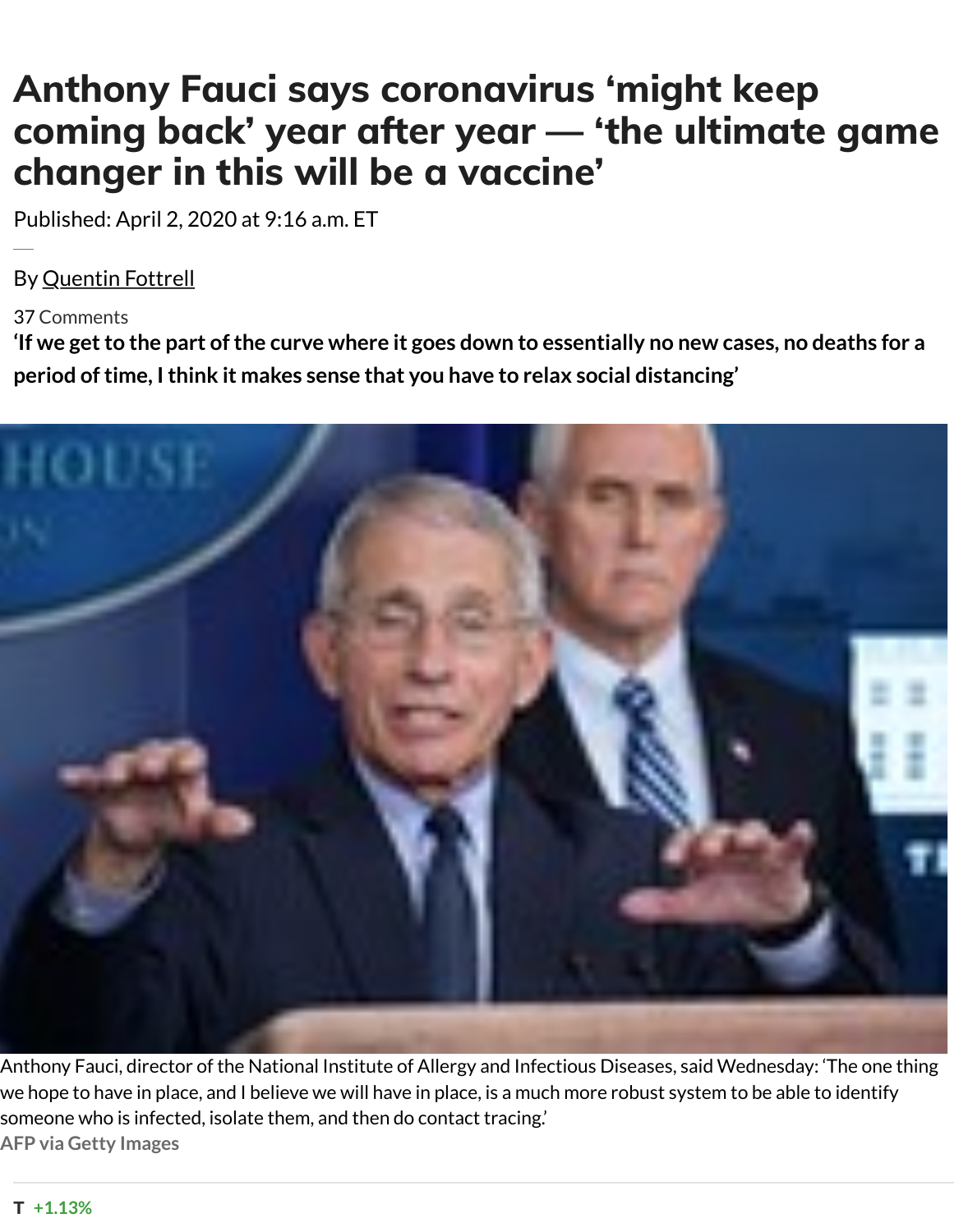"I was on the weekly conference call with the WHO-sponsored group of all the health le world who are dealing with this, and we all came to the agreement that we may have cycling another season," Fauci told the press conference. "We'll be much better prepared. We'll interventions, but the ultimate game changer in this will [be a vaccine."](https://www.cnn.com/2020/03/31/us/coronavirus-vaccine-timetable-concerns-experts-invs/index.html?mod=article_inline)

"If we get to the part of the curve where it goes down to essentially no new cases, no de period of time, I think it makes sense that you have to relax social distancing," he added. thing we hope to have in place, and I believe we will have in place, is a much more robust able to identify someone who is infected, isolate them, and then do contact tracing."

# Dispatches from a pandemic: 'Would you risk your life for a bagel?' A New Yorker's guid surviving grocery stores during the coronavirus pandemic

Earlier this week, Fauci said the White House coronavirus task force is giving "serious c to broadening existing guidance on face masks, but said first priority must be given to he workers who are currently experiencing a shortage of masks. Currently, the Centers for Control and Prevention does not recommend that the public wear masks.

"The idea of getting a much more broad, community-wide use of masks outside of the he setting is under very active discussion at the task force," Fauci, one of the country's top in disease experts, told CNN T, +1.13%. "The CDC group is looking at that very carefully." I health-care workers need them and people must not take away from their supply.

Previous research has concluded that face masks help reduce contagion by reducing the droplets sprayed into the air during flu season; a Japanese-based study says this works with vaccination, not an o[ption in thi](https://www.marketwatch.com/investing/stock/T?mod=MW_story_quote)s case. This study says N95 medical-grade masks do viruses that are larger than 0.1 micrometers. The coronavirus is 0.125 micrometers.  $\mathcal N$ 

 $P_1$  ,  $1, 1, 2, 3, 1, 1$ 

E UNITED STA